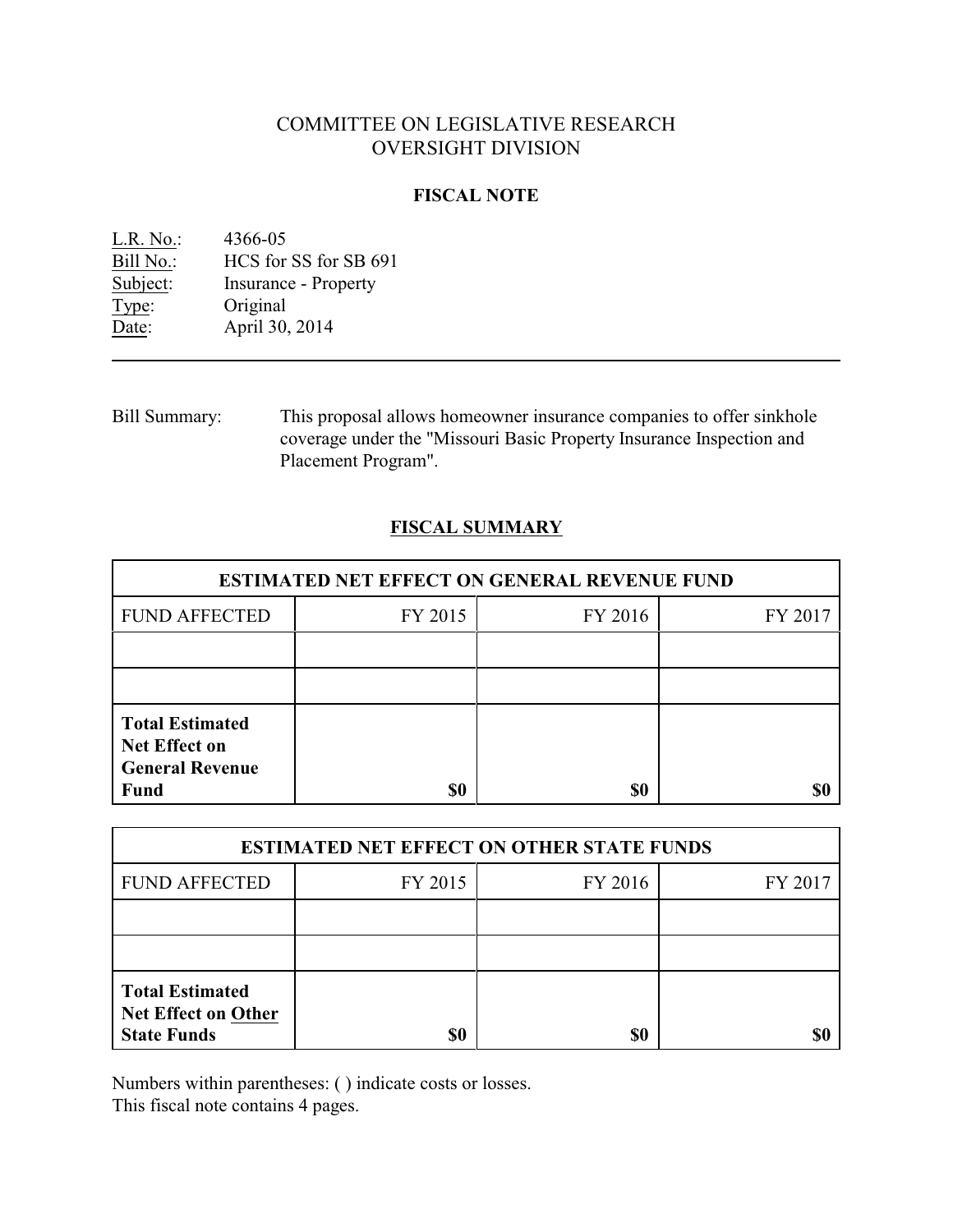L.R. No. 4366-05 Bill No. HCS for SS for SB 691 Page 2 of 4 April 30, 2014

| <b>ESTIMATED NET EFFECT ON FEDERAL FUNDS</b>                               |         |         |         |  |
|----------------------------------------------------------------------------|---------|---------|---------|--|
| <b>FUND AFFECTED</b>                                                       | FY 2015 | FY 2016 | FY 2017 |  |
|                                                                            |         |         |         |  |
|                                                                            |         |         |         |  |
| <b>Total Estimated</b><br><b>Net Effect on All</b><br><b>Federal Funds</b> | \$0     | \$0     |         |  |

| <b>ESTIMATED NET EFFECT ON FULL TIME EQUIVALENT (FTE)</b>    |         |                    |  |  |  |
|--------------------------------------------------------------|---------|--------------------|--|--|--|
| <b>FUND AFFECTED</b>                                         | FY 2015 | FY 2016<br>FY 2017 |  |  |  |
|                                                              |         |                    |  |  |  |
|                                                              |         |                    |  |  |  |
| <b>Total Estimated</b><br><b>Net Effect on</b><br><b>FTE</b> |         |                    |  |  |  |

 $\Box$  Estimated Total Net Effect on All funds expected to exceed \$100,000 savings or (cost).

 $\Box$  Estimated Net Effect on General Revenue Fund expected to exceed \$100,000 (cost).

| <b>ESTIMATED NET EFFECT ON LOCAL FUNDS</b> |         |         |         |  |
|--------------------------------------------|---------|---------|---------|--|
| FUND AFFECTED                              | FY 2015 | FY 2016 | FY 2017 |  |
| <b>Local Government</b>                    | \$0     | \$0     |         |  |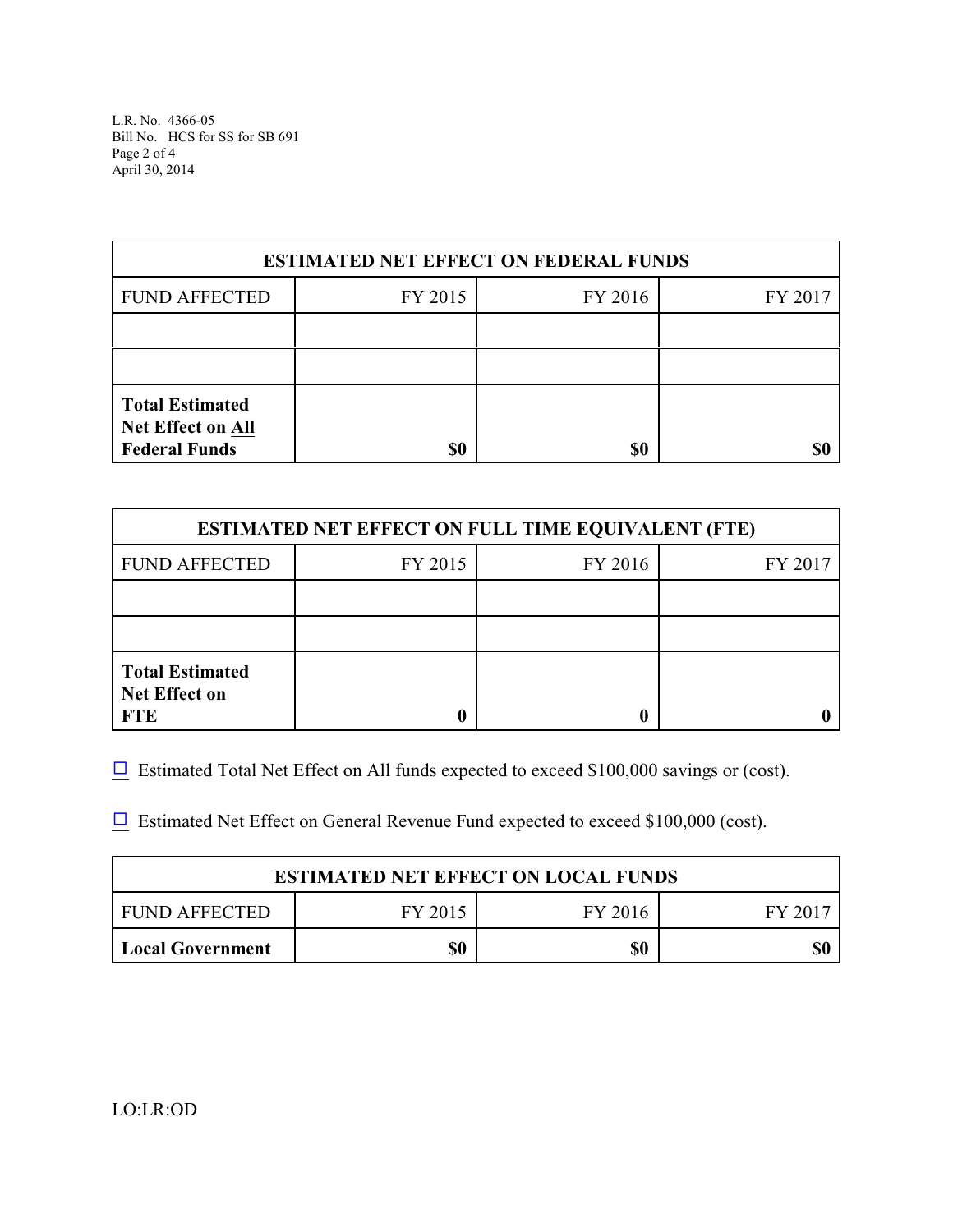L.R. No. 4366-05 Bill No. HCS for SS for SB 691 Page 3 of 4 April 30, 2014

### **FISCAL ANALYSIS**

#### ASSUMPTION

Officials from the **Department of Insurance, Financial Institutions and Professional Registration** assume the current proposal would not fiscally impact their agency.

| FISCAL IMPACT - State Government | FY 2015<br>$(10 \text{ Mo.})$ | FY 2016                       | FY 2017                       |
|----------------------------------|-------------------------------|-------------------------------|-------------------------------|
|                                  | $\underline{\underline{\$0}}$ | $\underline{\underline{\$0}}$ | $\underline{\underline{\$0}}$ |
| FISCAL IMPACT - Local Government | FY 2015<br>$(10 \text{ Mo.})$ | FY 2016                       | FY 2017                       |
|                                  | <u>\$0</u>                    | <u>\$0</u>                    | $\underline{\underline{\$0}}$ |

### FISCAL IMPACT - Small Business

No direct fiscal impact to small businesses would be expected as a result of this proposal.

#### FISCAL DESCRIPTION

The proposed legislation appears to have no direct fiscal impact.

This legislation is not federally mandated, would not duplicate any other program and would not require additional capital improvements or rental space.